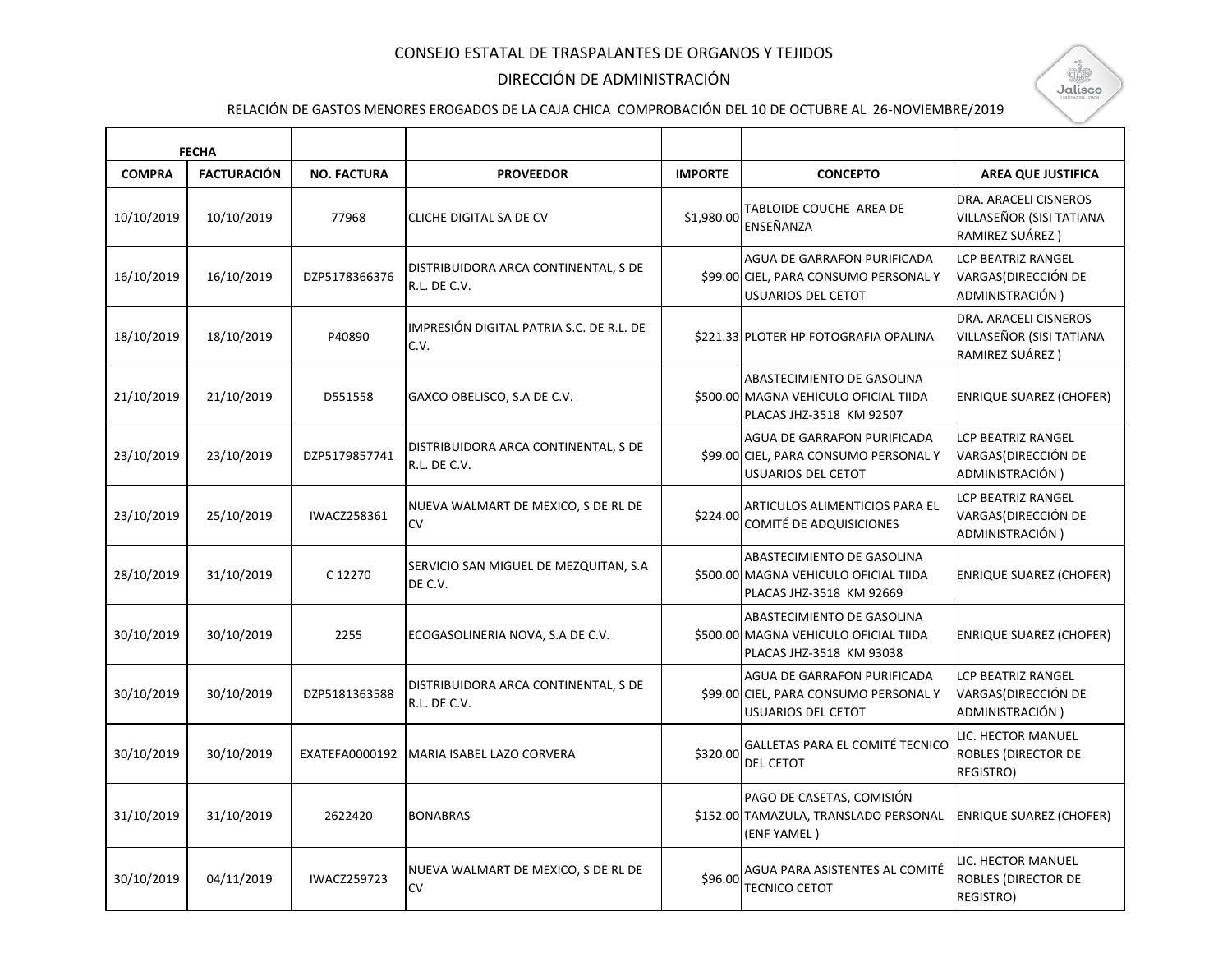#### CONSEJO ESTATAL DE TRASPALANTES DE ORGANOS Y TEJIDOS

# DIRECCIÓN DE ADMINISTRACIÓN



RELACIÓN DE GASTOS MENORES EROGADOS DE LA CAJA CHICA COMPROBACIÓN DEL 10 DE OCTUBRE AL 26-NOVIEMBRE/2019

| <b>FECHA</b>  |                    |                    |                                                      |                |                                                                                                                          |                                                                                                      |
|---------------|--------------------|--------------------|------------------------------------------------------|----------------|--------------------------------------------------------------------------------------------------------------------------|------------------------------------------------------------------------------------------------------|
| <b>COMPRA</b> | <b>FACTURACIÓN</b> | <b>NO. FACTURA</b> | <b>PROVEEDOR</b>                                     | <b>IMPORTE</b> | <b>CONCEPTO</b>                                                                                                          | <b>AREA QUE JUSTIFICA</b>                                                                            |
| 06/11/2019    | 06/11/2019         | 001797PAW          | CAFETERA DE OCCDIENTE, S.A DE C.V.                   | \$483.00       | CAFÉ PARA OFRECER A VISITANTES Y<br>EN DIFERENTES REUNIONES                                                              | LCP BEATRIZ RANGEL<br>VARGAS(DIRECCIÓN DE<br>ADMINISTRACIÓN)                                         |
| 06/11/2019    | 06/11/2019         | 32403              | GRAFICOS Y MAS, S.A DE C.V.                          |                | IMPRESIÓN LONAS PARA EVENTO<br>\$684.01 DEL "MANTENIMIENTO DEL<br>DONANTE" 09/NOV/2019                                   | DRA. ARACELI CISNEROS<br>VILLASEÑOR, DIRECCIÓN DE<br>ENSEÑANZA                                       |
| 08/11/2019    | 08/11/2019         | 1177               | HECTOR MANUEL VAZQUEZ SANDOVAL                       | \$2,528.80     | SELLO DE GOMA PARA LAS<br>DIFERENTES ÁREAS                                                                               | LCP BEATRIZ RANGEL<br>VARGAS(DIRECCIÓN DE<br>ADMINISTRACIÓN)                                         |
| 08/11/2019    | 08/11/2019         | 7047               | PAPELERIA NUEVA OPCION, S.A DE.C.V                   |                | SOBRE CELOFAN PARA ENVOLTURA<br>\$100.34 DE RECONOCIMIENTO DEL EVENTO<br>DEL 09/11/2019                                  | DRA. ARACELI CISNEROS<br>VILLASEÑOR, DIRECCIÓN DE<br>ENSEÑANZA                                       |
| 06/11/2019    | 13/11/2019         | DZP5184210481      | DISTRIBUIDORA ARCA CONTINENTAL, S DE<br>R.L. DE C.V. |                | AGUA PURIFICADA DE GARRAFON<br>\$198.00 CIEL, PARA EL CONSUMO DEL<br>PERSONAL Y USUARIOS DEL CETOT                       | <b>LCP BEATRIZ RANGEL</b><br>VARGAS(DIRECCIÓN DE<br>ADMINISTRACIÓN)                                  |
| 14/11/2019    | 14/11/2019         | TF-38062340        | RADIOMOVIL DIPSA, S.A DE C.V.                        | \$200.00       | RECARGA CELULAR CHOFER,<br>LLAMADAS OFICIALES PARA<br>TRASLADOS DE FAMILIARES DE<br>PACIENTES DONADORES.                 | <b>ENRIQUE SUAREZ (CHOFER)</b>                                                                       |
| 11/11/2019    | 15/11/2019         | MRY38547121        | SERVICIOS GASOLINEROS DE MEXICO, S.A DE<br>C.V.      |                | ABASTO DE GASOLINA MAGNA PARA<br>\$950.15 VEHICULO OFICIAL TIIDA PLACAS JHZ- ENRIQUE SUAREZ (CHOFER)<br>3518 MOD. 2011   |                                                                                                      |
| 20/11/2019    | 25/11/2019         | <b>IWACZ262187</b> | NUEVA WALMART DE MEXICO, S DE RL DE<br>CV            | \$434.86       | ARTICULOS ALIMENTICIOS PARA EL<br>COMITÉ DE ADQUISICIONES Y<br><b>REUNIONES CON FUNCIONARIOS</b><br><b>HOSPITALARIOS</b> | LCP BEATRIZ RANGEL<br>VARGAS(DIRECCIÓN DE<br>ADMINISTRACIÓN)                                         |
| 20/11/2019    | 20/11/2019         | 32505              | GRAFICOS Y MAS, S.A DE C.V.                          |                | 3 LONAS BASE DE 60x158 CON<br>\$339.00 BASTILLA Y OJILLOS "PARA<br>CONGRESO DE NEFROPATOLOGÍA"                           | DRA. ARACELI CISNEROS<br>VILLASEÑOR, DIRECCIÓN DE<br>ENSEÑANZA, EVALUACIÓN E<br><b>INVESTIGACIÓN</b> |